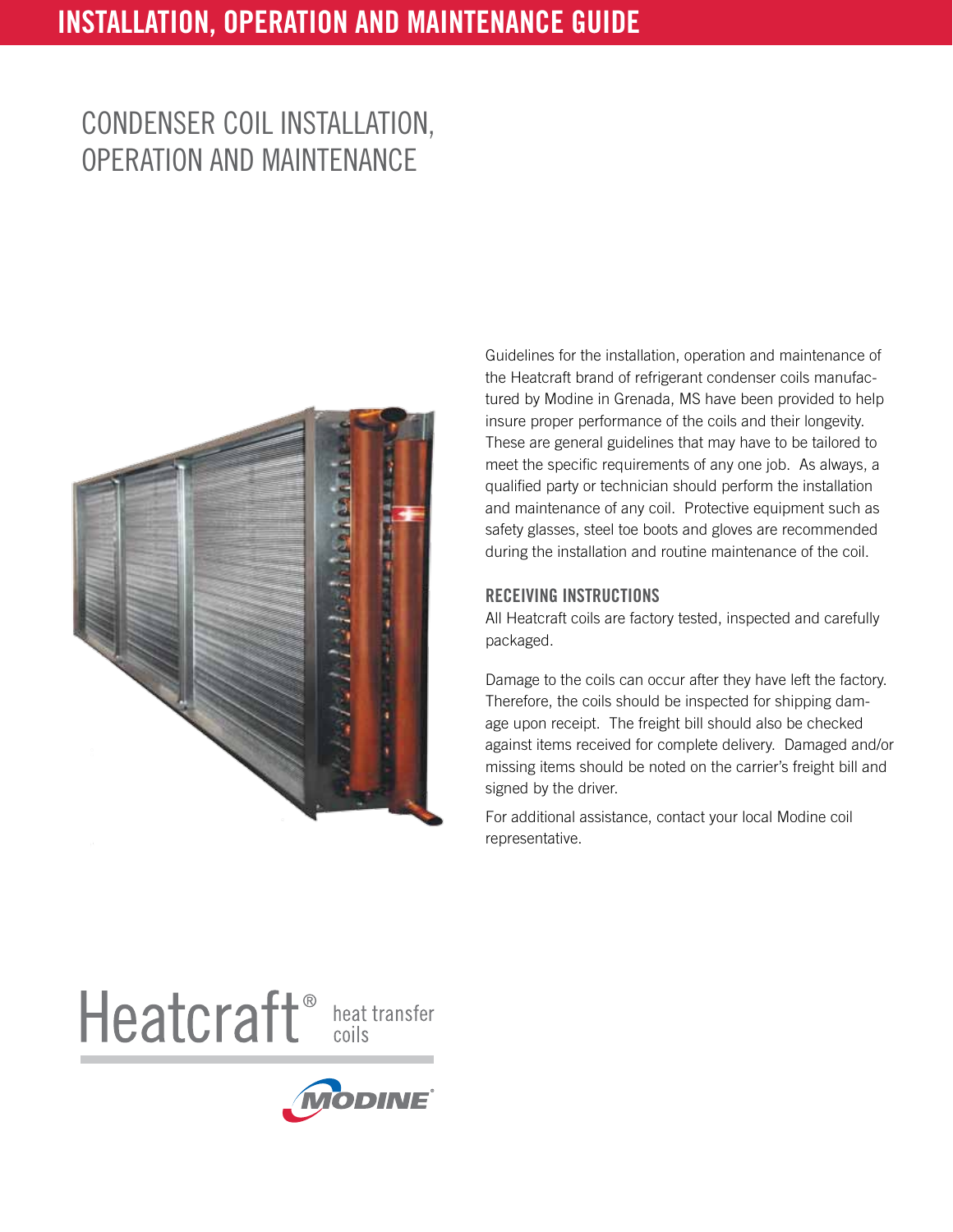# Nomenclature and Installation

# NOMENCLATURE MOUNTING

### 5 C N 14 06 C 24.00 x 144.00

#### 5 = Tube Outside Diameter

- $3 = 0.375"$
- $4 = 0.500"$
- $5 = 0.625"$

#### $C = Coil$  Type

 $C =$  Condenser

#### $N =$  Circuiting

- N = Normal Single Circuit
- F = Face Control Multiple Circuits
- $Q = \frac{1}{4}$  serp
- $H = \frac{1}{2}$  serp
- $L = \frac{3}{4}$  serp
- $S = 1$  serp
- $C = 1$  ¼ serp
- $M = 1 \frac{1}{2}$  serp
- $D = 2$  serp

#### $14 =$  Fins Per Inch

#### 06 = Rows Deep

#### $C = Fin$  Design

- A flat (Al, Cu)
- B corrugated (Al, Cu)
- C sine wave (Al, Cu)
- D raised lance (Al)  $\frac{3}{8}$  and  $\frac{1}{2}$
- F flat (SS, CS)
- G corrugated (SS, CS)
- H sine wave (SS, CS, Al, Cu)

#### $24.00 = Fin Height (in)$

minimum of 6 inches

#### $144.00 =$  Finned Length (in)

minimum of 6 inches

- 1. Position the coil such that the liquid header is at the entering airside of the coil and the hot gas header is at the leaving airside of the coil. This orientation provides counter flow heat exchange, which is required for proper coil performance. (Figure 1).
- 2. The hot gas connection is located at the top of the hot gas header and the liquid connection is located at the bottom of the liquid header when properly installed. (Figure 1)

Figure 1 - Condenser Coils

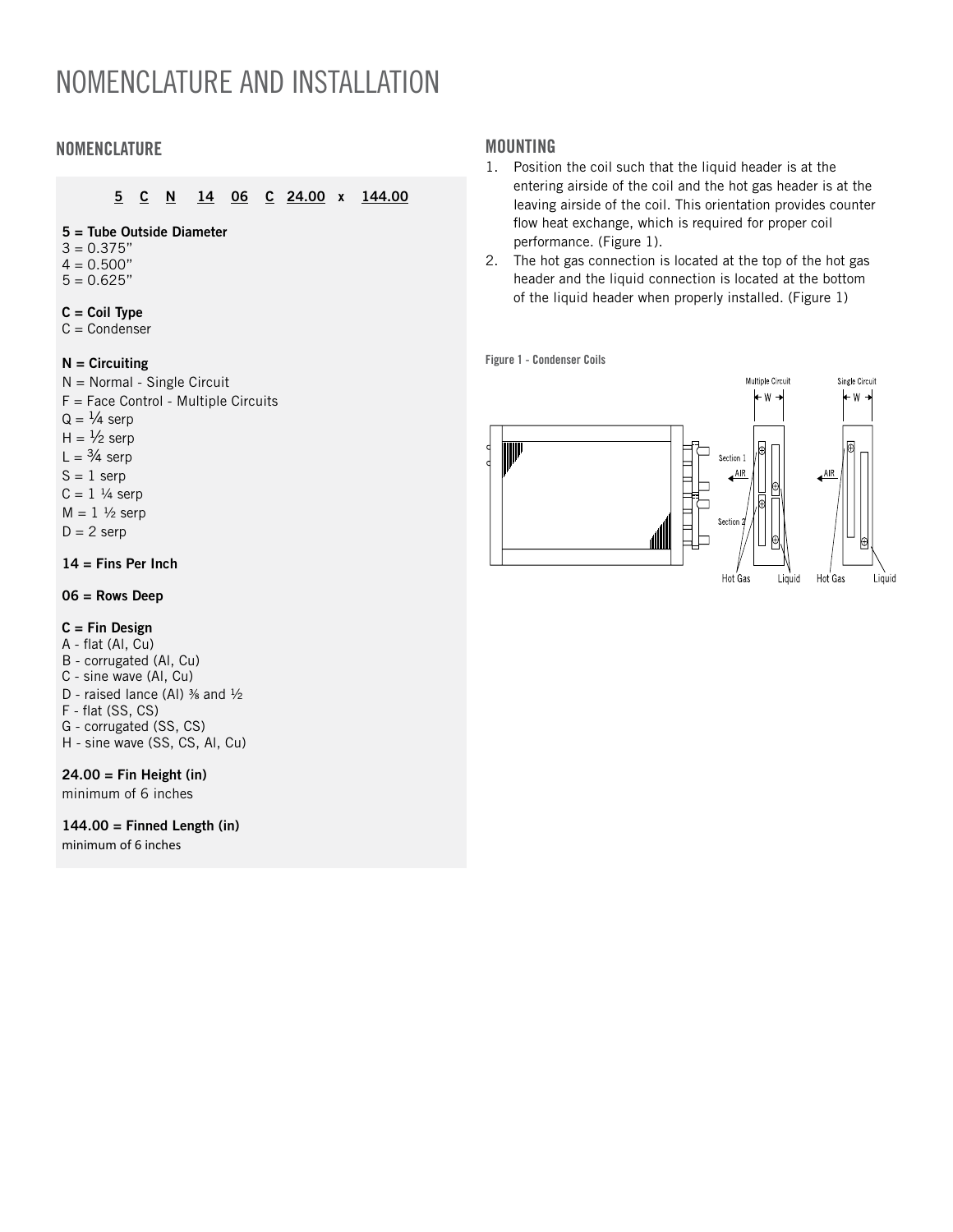# Installation, Operation and Maintenance

# Coil Types

- 1. Heatcraft coil model CN is used for applications where capacity control is not required for a single compressor circuit.
- 2. Face control (model CF) is another coil option offered. Face control is the simplest form of capacity control. Type CF coils are normally furnished with two or more hot gas connections and two or more liquid connections offering various capacity reduction capabilities.

# **INSTALLATION**

- 1. Carefully remove the coil from the shipping package to avoid damage to the finned area. Damaged fins can be straightened using an appropriate fin comb.
- 2. Modine recommends cleaning the coil with a commercially available coil cleaner prior to installation. Refer to Maintenance for cleaning recommendations.
- 3. Proper clearance should be maintained between the coil and other structures such as the fan, guards, transition areas, etc.
- 4. All field brazing and welding should be performed using high quality materials and an inert gas purge (such as nitrogen) to reduce contamination by oxidation of the internal surface of the coil.
- 5. Connect any fittings, valves, and bypass lines to the coil.
- 6. Modine recommends vibration suppressors between the incoming hot gas and the compressor to guard against stress cracks in the connections and brazed joints.
- 7. Pressurize the coil, bypass line (if any), and connections to 100 psig with dry nitrogen or other suitable gas. The coil should be left pressurized for a minimum of 10 minutes.
- 8. If the pressure does not change, the hook-up can be considered leak free. If the pressure drops by 5 psi or less, repressurize the coil and wait another 10 minutes. If the pressure drops again, there are more than likely one or more small leaks, which should be located and repaired. Be sure to check valves and fittings as potential sites for leakage or bleed. If the coil is found to be leaking, contact your local Modine Heatcraft coil representative. Unauthorized repair of the coil may void the coil's warranty.
- 9. Use a vacuum pump to evacuate the coil and any interconnecting piping that has been open to atmosphere. Measure the vacuum in the piping using a micron gauge located as far from the pump as possible (the vacuum at the pump will be greater than the rest of the system). Evacuate the coil to 500 microns or less then close the valve between the pump and the system. If the vacuum holds to 500 microns or less for one minute, the system is ready to be charged or refrigerant pumped down in another portion of the system can be opened to the coil. A steady rise in microns would indicate that moisture is still present and that the coil should be further vacuumed until the moisture has been removed.
- 10. Failure to obtain a high vacuum is indicative of a great deal of moisture or a small leak. Break the vacuum with a charge of dry nitrogen or other suitable gas and recheck for leaks (soapy water works well). If no leaks are found, continue vacuuming the coil until the desired vacuum is reached.
- 11. All field piping must be self-supporting.
- 12. Refer to Figure 2 General Diagram, for general plumbing.

#### Figure 2 - General Plumbing



### **OPERATION**

- 1. Proper air distribution is vital to coil performance. Airflow anywhere on the coil face should not vary by more than 20%.
- 2. Air velocities should be maintained at 400 feet per minute or above to insure proper heat transfer.

### Maintenance

- 1. Periodic inspection of the coil for signs of corrosion and for leaks is recommended. Small leaks can be detected using a Halide torch. Repair and replacement of the coil and the connecting piping, valves, etc., should be performed as needed by a qualified individual(s).
- 2. Routine cleaning of the coil surface is needed to maintain optimum performance. Caution should be exercised in selecting the cleaning solution as well as the cleaning equipment. Use of high-pressure water can cause damage to the fin surface. Low-pressure water is recommend when cleaning the coil. Improper selection can result in damage to the coil and/or health hazards. Clean the coil from the leaving airside so that foreign material will be washed out of the coil rather than pushed further in. Be sure to carefully read and follow the manufacturer's recommendations before using any cleaning fluid.
- 3. The use of filter-dryers in the system piping is recommended. Replace the filter dryer(s) as needed.

Note: Refrigerant conversions are beyond the scope of this manual and should only be performed by qualified parties.